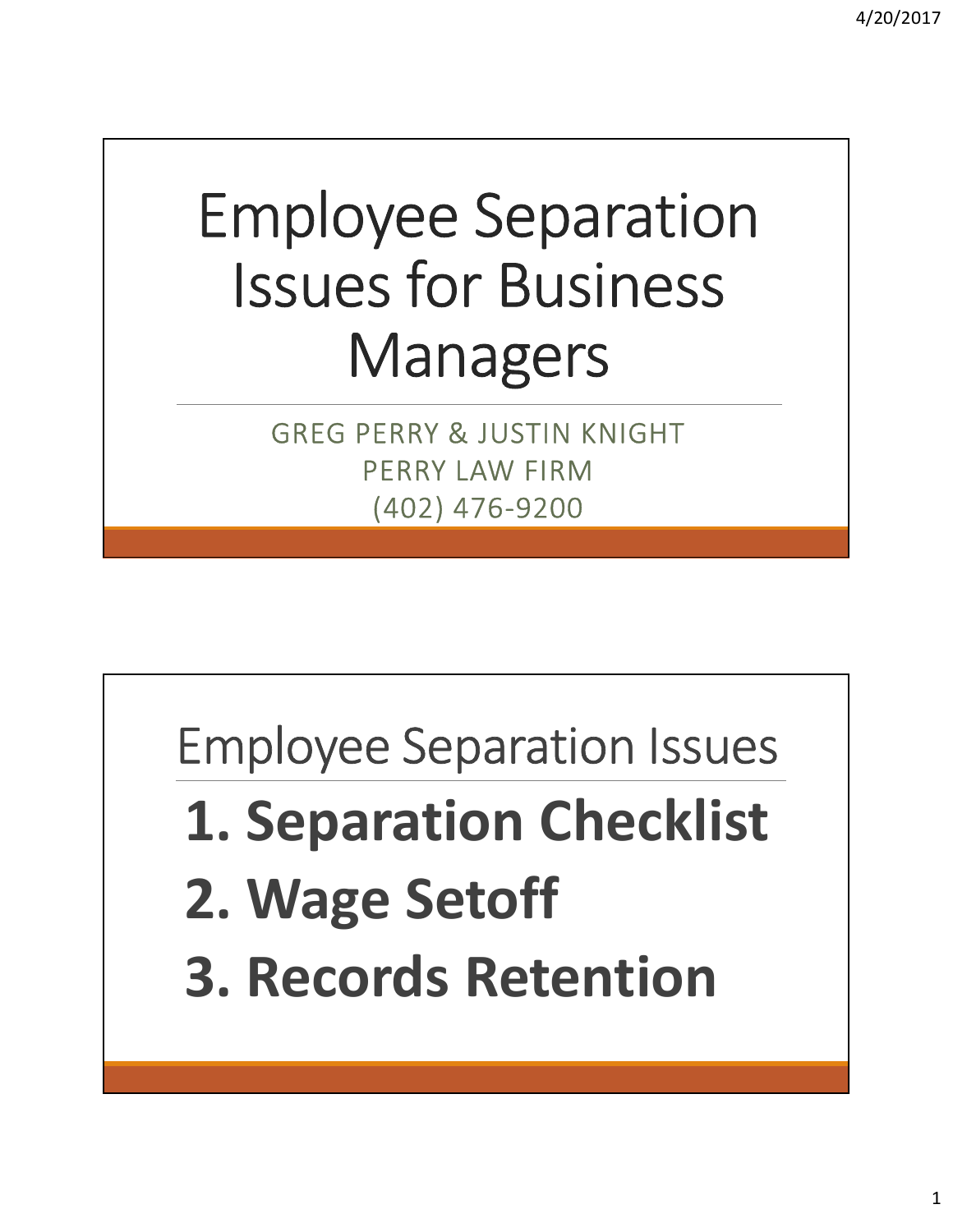## Separation Checklist Handout: Separation Checklist<br> **Handout:**<br>
#1 – Internal<br>
documentation documentation

## Separation Checklist Separation Checklist<br>
#2 – Leave pay due<br>
• PTO: Paid<br>
• Vacation: Paid ◦ PTO: Paid ◦ Vacation: Paid ◦ Sick leave: Not Paid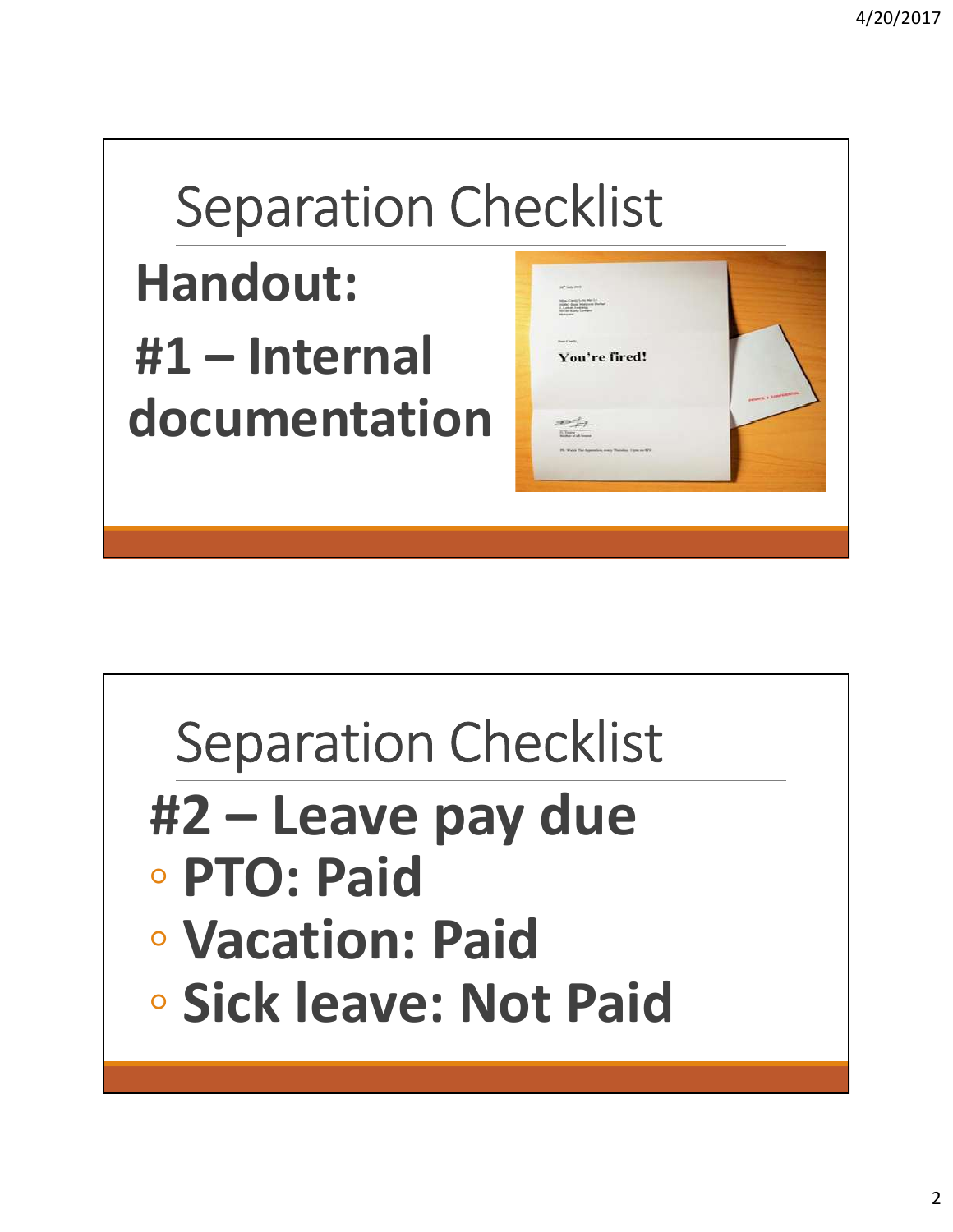## Separation Checklist

#### Wage Payment Act

<sup>4/20/2017</sup><br> **Separation Checklist**<br> **Wage Payment Act**<br>
"If an employee establishes a claim and secures judgment on the<br>
claim, such employee shall be entitled to recover (a) the full<br>
amount of the judgment and all costs 4/20/2017<br> **Community:** Separation Checklist<br> **Wage Payment Act**<br>
"If an employee establishes a claim and secures judgment on the<br>
claim, such employee shall be entitled to recover (a) the full<br>
amount of the judgment and 4/20/2017<br> **Separation Checklist**<br> **Wage Payment Act**<br>
"If an employee establishes a claim and secures judgment on the<br>
claim, such employee shall be entitted to recover (a) the full<br>
amount of the judgment and all costs o Separation Checklist<br>Wage Payment Act<br>"If an employee establishes a claim and secures judgment on the<br>claim, such employee shall be entitled to recover (a) the full<br>amount of the judgment and all costs of such suit and (b) **Separation Checklist**<br> **Wage Payment Act**<br>
"If an employee establishes a claim and secures judgment on the<br>
claim, such employee shall be entitled to recover (a) the full<br>
amount of the judgment and all costs of such suit Separation Checklist<br>
Wage Payment Act<br>
"If an employee establishes a claim and secures judgment on the<br>
claim, such employee shall be entitled to recover (a) the full<br>
amount of the judgment and all costs of such suit and

## Separation Checklist

## **COBRA**

Separation Checklist<br> **COBRA**<br> **a** Employer must notify plan<br>
administrator within 30 days<br>
of termination Separation Checklist<br>
COBRA<br> **COBRA**<br> **COBRA**<br> **COBRA**<br> **COBRA**<br> **COBRA**<br> **COBRA**<br> **COBRA**<br> **COBRA**<br> **COBRA**<br> **COBRA**<br> **COBRA**<br> **COBRA**<br> **COBRA**<br> **COBRA**<br> **COBRA**<br> **COBRA**<br> **COBRA** of termination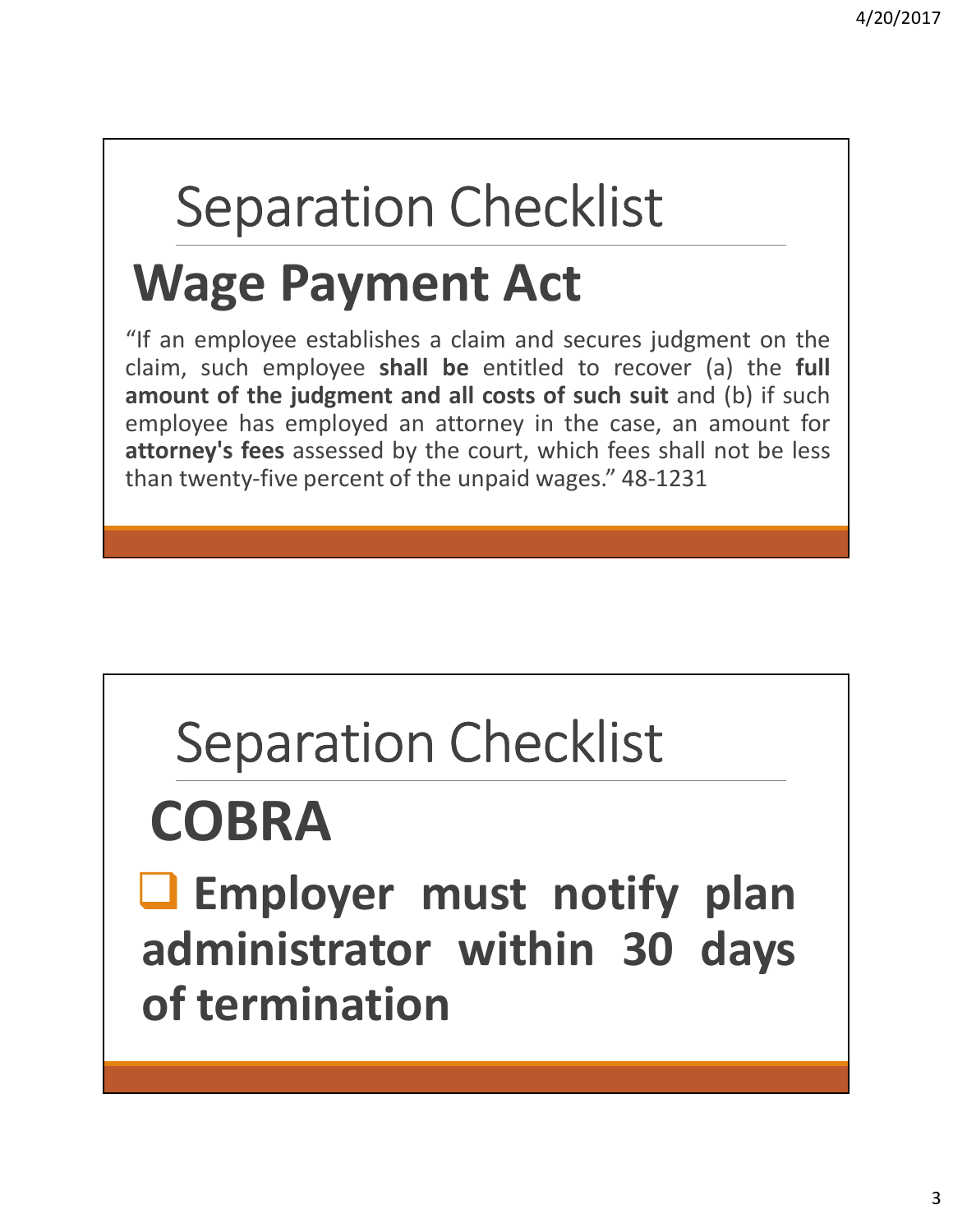#### Wage Setoff

1. Can't unilaterally deduct from wages 2. Need authority

## Wage Setoff

Wage Setoff<br> **Authority: NWPCA**<br>
Employer may "deduct, withhold, or divert a<br>
poortion of an employee's wages only when the<br>
employer is required to or may do so by state or Wage Setoff<br> **Authority: NWPCA**<br>
Employer may "deduct, withhold, or divert a<br>portion of an employee's wages only when the<br>
employer is required to or may do so by state or<br>
federal law or by order of a court Wage Setoff<br> **Authority: NWPCA**<br>
Employer may "deduct, withhold, or divert a<br>portion of an employee's wages only when the<br>
employer is required to or may do so by state or<br>
federal law or by order of a court . . . or by<br>
w Wage Setoff<br> **Authority: NWPCA**<br>
Employer may "deduct, withhold, or divert a<br>portion of an employee's wages only when the<br>
employer is required to or may do so by state or<br>
federal law or by order of a court . . . or by<br>
w Wage Setoff<br> **Authority: NWPCA**<br>
Employer may "deduct, withhold, or divert a<br>portion of an employee's wages only when the<br>
employer is required to or may do so by state or<br>
federal law or by order of a court . . . . or by<br> Wage Setoff<br> **Authority: NWPCA**<br>
Employer may "deduct, withhold, or divert a<br>portion of an employee's wages only when the<br>
employer is required to or may do so by state or<br>
federal law or by order of a court . . . or by<br>
w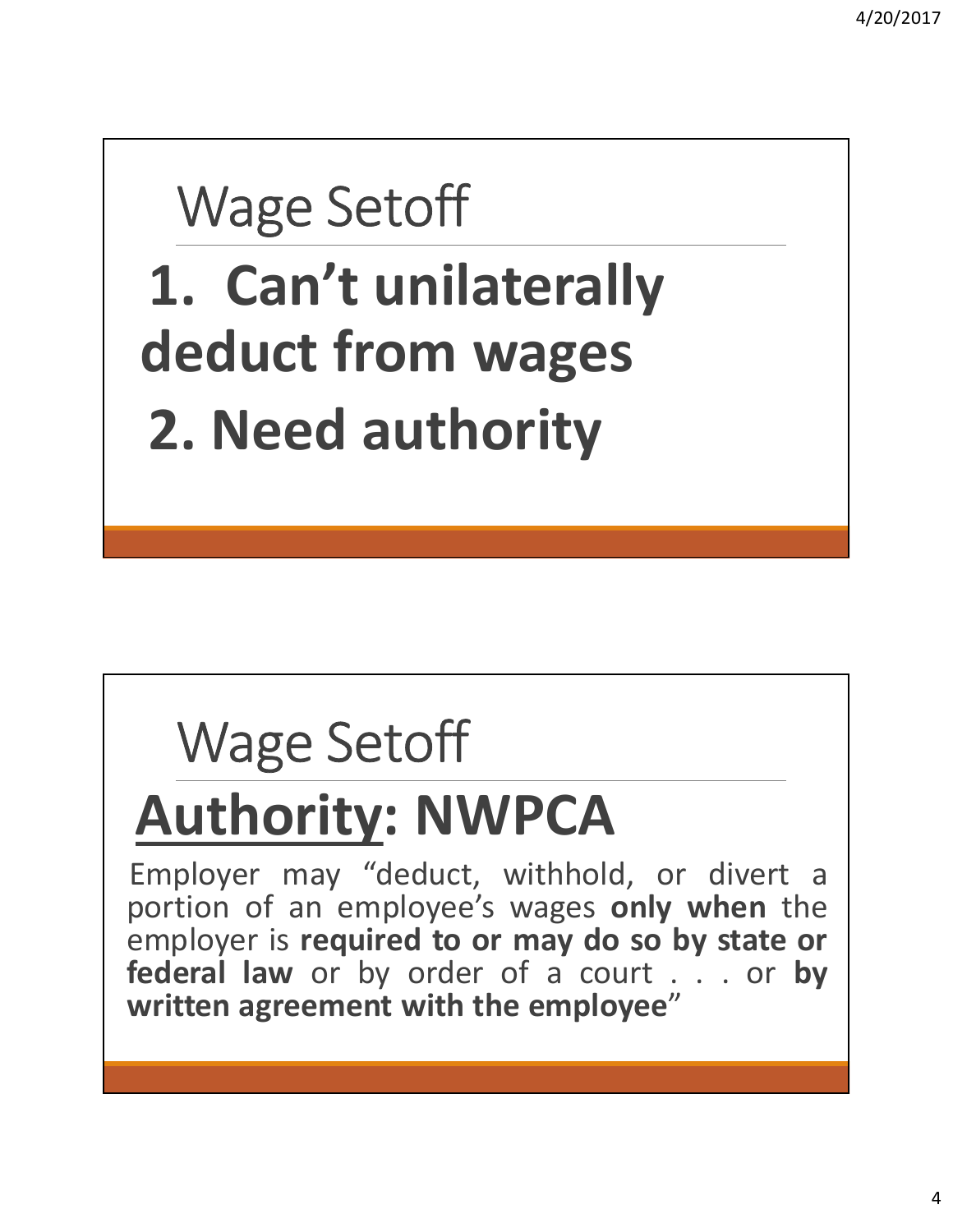# Wage Setoff Wage Setoff<br>
Authority: Written Agmt<br>
- Contract?<br>
Hemischemitten de seusent? Wage Setoff<br>
Authority: Written A Wage Setoff<br> **Authority: Written Agmt**<br>
- Contract?<br>
- Itemized written document? Wage Setoff<br>Authority: Written Agmt<br>Authority: Written Agmt

## Wage Setoff

and Public Schools ("Employer"). In consideration of the agreements contained herein,

Employee and Employer agree as follows: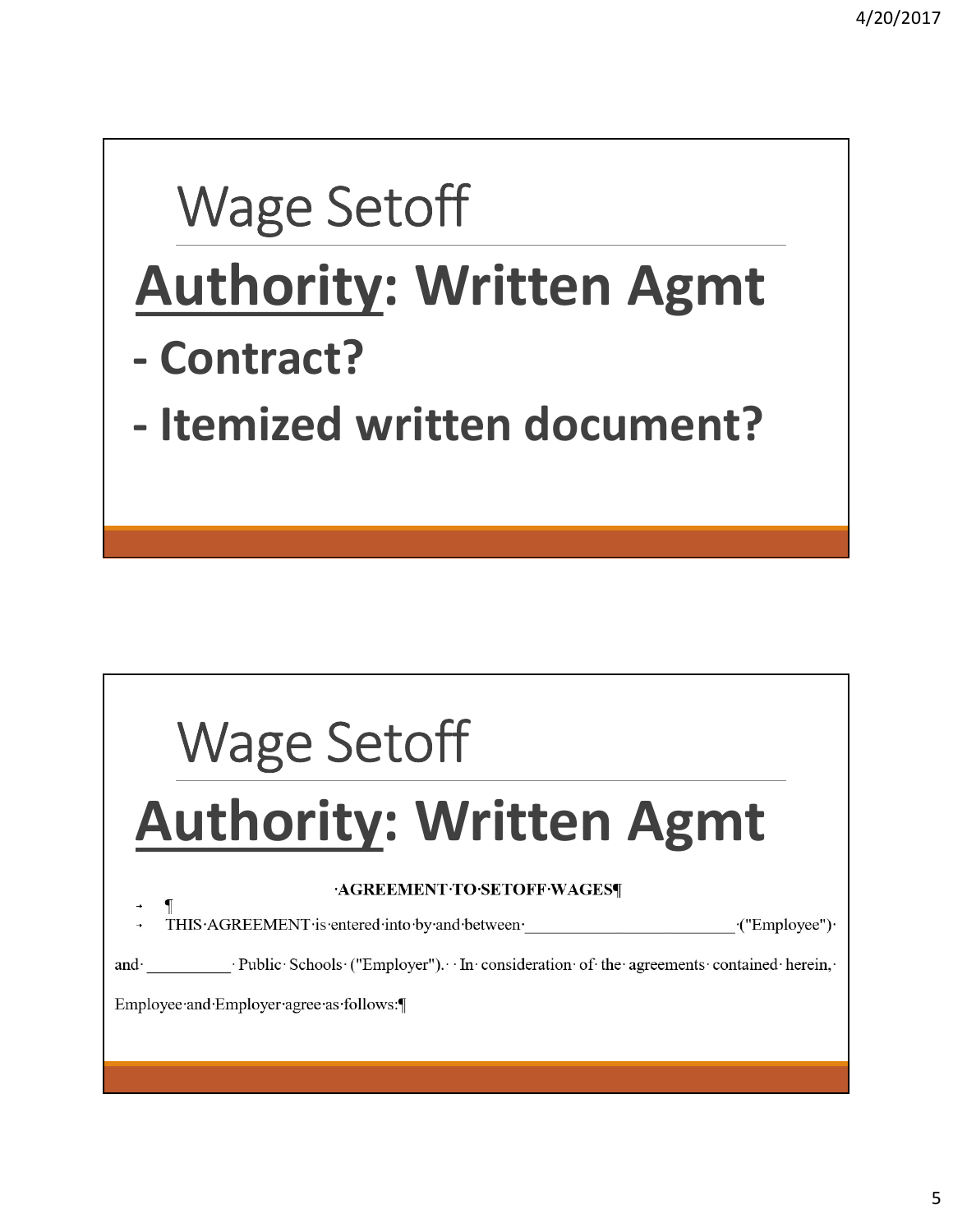## Wage Setoff Wage Setoff<br>
Authority: FLSA<br>
- FLSA2004-19NA<br>
- Recouping overpaid money Wage Setoff<br>
Authority: FLSA<br>
- FLSA2004-19NA<br>
- Recouping overpaid money<br>
. Fire dept paid 75 hours vacation Wage Setoff<br>
Nuthority: FLSA<br>
PELSA2004-19NA<br>
PELSA2004-19NA<br>
Pecouping overpaid money<br>
Perice dept paid 75 hours vacation (only<br>
The dept paid 75 hours vacation (only<br>
The set of the set of the set of the set of the set o Nage Setoff<br>
Authority: FLSA<br>
FLSA2004-19NA<br>
• Recouping overpaid money<br>
• Fire dept paid 75 hours vacation (only<br>
32 hours owed) Wage Setoff<br>
Nuthority: FLSA<br>
FLSA2004-19NA<br>
Recouping overpaid money<br>
Fire dept paid 75 hours vacation (only<br>
32 hours owed)

#### FLSA2004-19NA

• Fire dept paid 75 hours vacation (only<br>32 hours owed)<br>FLSA2004-19NA<br>• "where an employer makes a loan or an<br>advance of wages to an employee, the<br>principal may be deducted from the<br>employee's corning oven if such deductio 32 hours owed)<br>
FLSA2004-19NA<br>  $\circ$  "where an employer makes a loan or an<br>
advance of wages to an employee, the<br>
principal may be deducted from the<br>
employee's earnings <u>even if</u> such deduction<br>
auto into the minimum wage FLSA2004-19NA<br>  $\circ$  "where an employer makes a loan or an<br>
advance of wages to an employee, the<br>
principal may be deducted from the<br>
employee's earnings <u>even if</u> such deduction<br>
cuts into the minimum wage or overtime<br>
na FLSA2004-19NA<br>
S "where an employer makes a loan or an<br>
advance of wages to an employee, the<br>
principal may be deducted from the<br>
employee's earnings <u>even if</u> such deduction<br>
cuts into the minimum wage or overtime<br>
pay du FLSA2004-19NA<br>
• "where an employer makes a loan or an<br>
advance of wages to an employee, the<br>
principal may be deducted from the<br>
employee's earnings <u>even if</u> such deduction<br>
cuts into the minimum wage or overtime<br>
pay du FLSA2004-19NA<br>
o "where an employer makes a loan or an<br>
advance of wages to an employee, the<br>
principal may be deducted from the<br>
employee's earnings <u>even if</u> such deduction<br>
cuts into the minimum wage or overtime<br>
pay du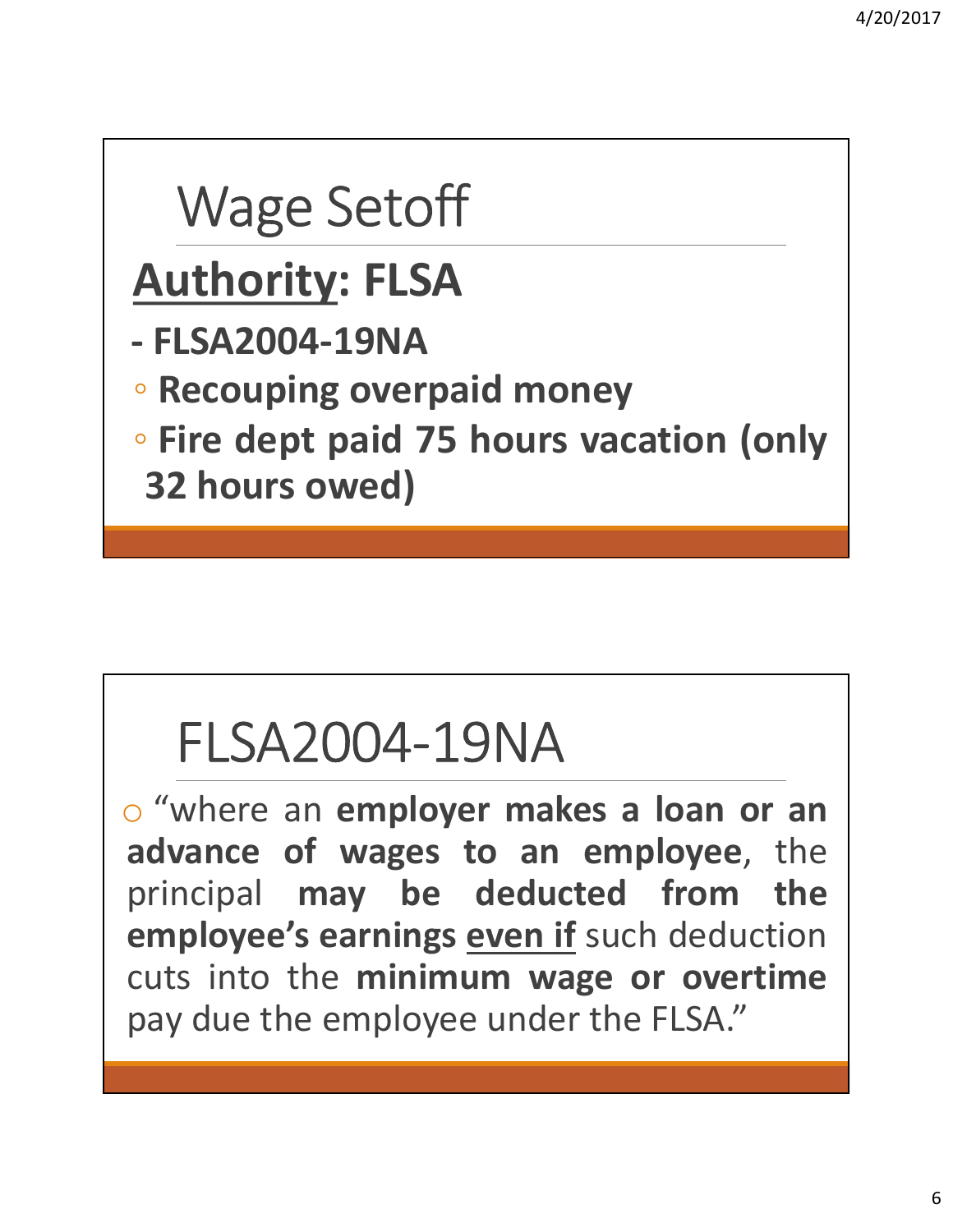## Wage Setoff Wage Setoff<br>
Authority: FLSA<br>
- FLSA2006-7<br>
- Employer has two policies: Wage Setoff<br>
Authority: FLSA<br>
- FLSA2006-7<br>
• Employer has two policies:<br>
• Exempt Mage Setoff<br>
Authority: FLSA<br>
FLSA2006-7<br>
• Employer has two policies:<br>
• Exempt<br>
• Non-exempt<br>
• Non-exempt **Exempt ☆ Non-exempt**

#### FLSA2006-7

o Exempt

\* Non-exempt<br>
FLSA2006-7<br>
<u>Exempt</u><br>
Y Policy requires reimbursement for<br>
damage or loss of company equipment<br>
Y Automatic deduction from salaries FLSA2006-7<br>
Exempt<br>
Policy requires reimbursement for<br>
damage or loss of company equipment<br>
Automatic deduction from salaries<br>
WHD: fails the "salary basis" test FLSA2006-7<br>
Exempt<br>
V Policy requires reimbursement for<br>
damage or loss of company equipment<br>
V Automatic deduction from salaries<br>
V WHD: fails the "salary basis" test FLSA2006-7<br>
Exempt<br>
Version the policy of the Talenth Contract Company equipment<br>
Version of the Salary basis of the MHD: fails the "salary basis" test<br>
Version of the Salary basis" test<br>
Company basis" test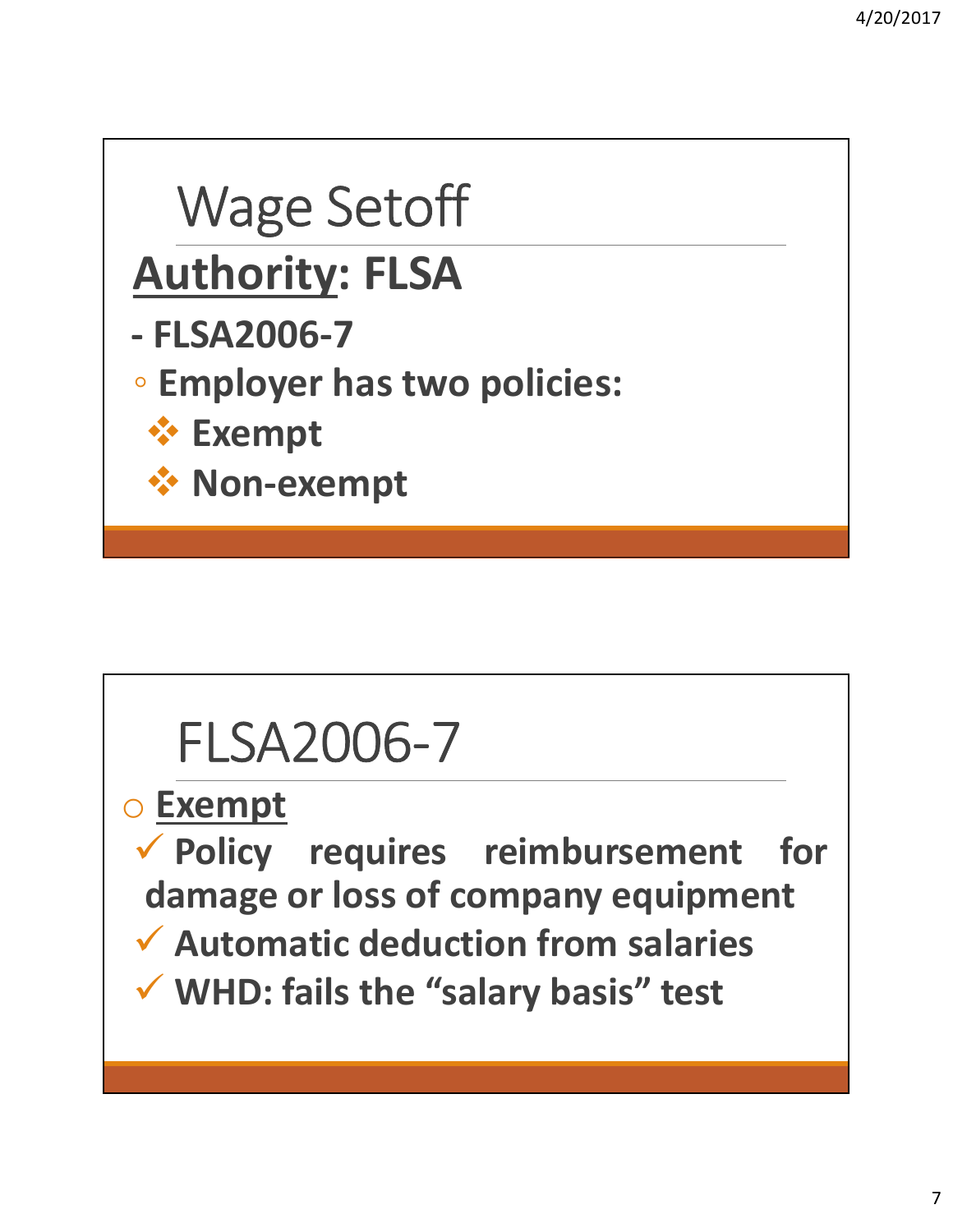## FLSA2006-7 FLSA2006-7<br>
O Non- Exempt<br>
V Policy requires deduction for dam<br>
or loss of company equipment PLSA2006-7<br>
Policy requires deduction for damage<br>
Policy requires deduction for damage<br>
or loss of company equipment<br>
Automatic deduction from wages Apple 1968 Manuson of the 1960-1968<br>
The Exempt Policy requires deduction for damage<br>
or loss of company equipment<br>
Automatic deduction from wages<br>
Automatic deduction from wages<br>
Automatic deduction from wages<br>
AUSE 1968 FLSA2006-7<br>
Mon-Exempt<br>
V Policy requires deduction for damage<br>
or loss of company equipment<br>
V Automatic deduction from wages<br>
V WHD: allowed, so long as paid at least<br>
minimum wage and overtime FLSA2006-7<br>
Mon-Exempt<br>
V Policy requires deduction for damage<br>
or loss of company equipment<br>
V Automatic deduction from wages<br>
V WHD: allowed, so long as paid at least<br>
minimum wage and overtime FLSA2006-7<br>
Non-Exempt<br>
Policy requires deduction for damage<br>
or loss of company equipment<br>
Automatic deduction from wages<br>
WHD: allowed, so long as paid at least<br>
minimum wage and overtime

## Wage Setoff V WHD: allowed, so long as paid at least<br>minimum wage and overtime<br>Wage Setoff<br>Authority: Uniforms<br>Klinghoffer: docking must Wage Setoff<br>
Authority: Uniforms<br>
Klinghoffer: docking must<br>
not put ee below min. Wage Setoff<br> **Authority: Uniforms<br>
Klinghoffer: docking must**<br>
not put ee below min.<br>
wage wage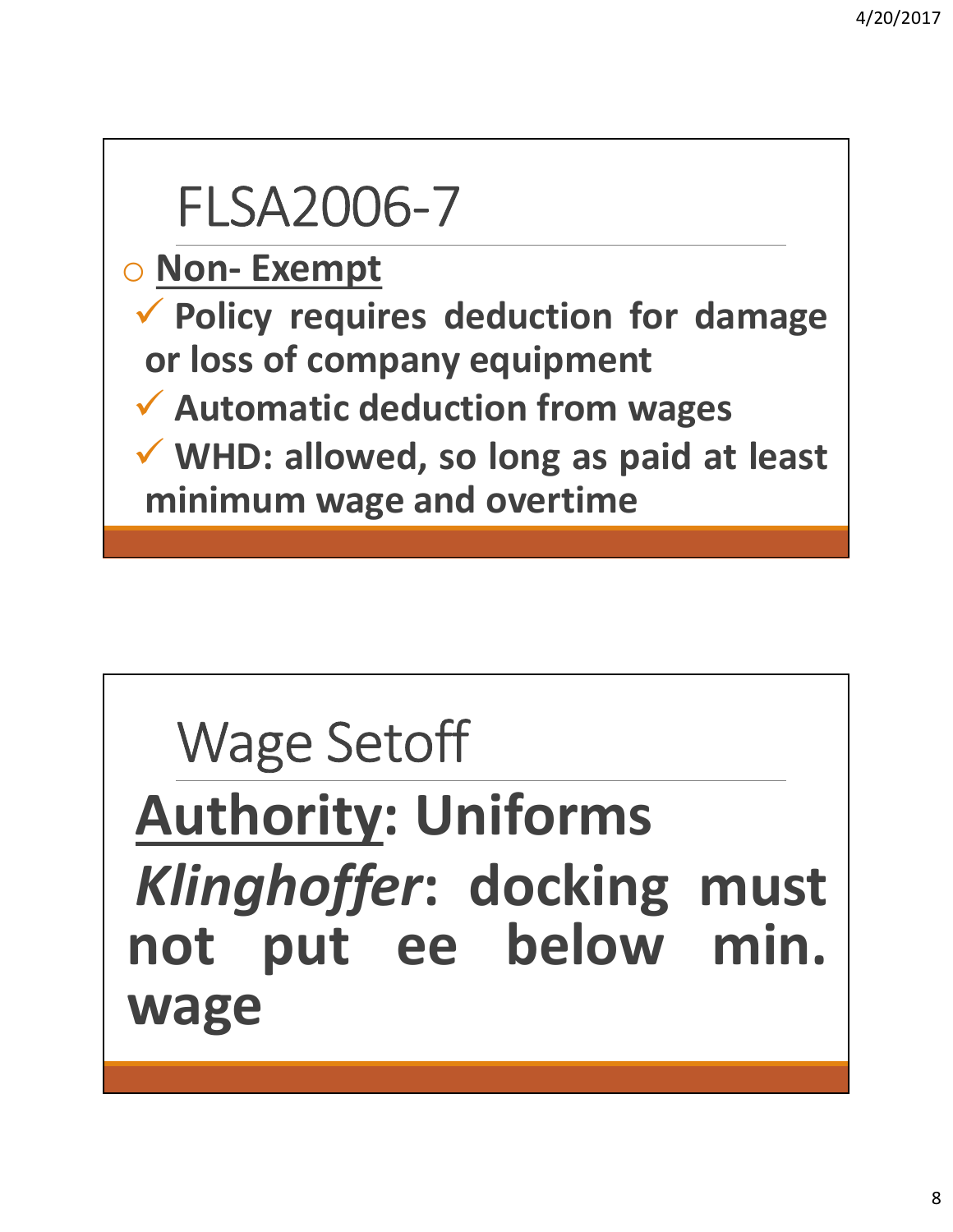

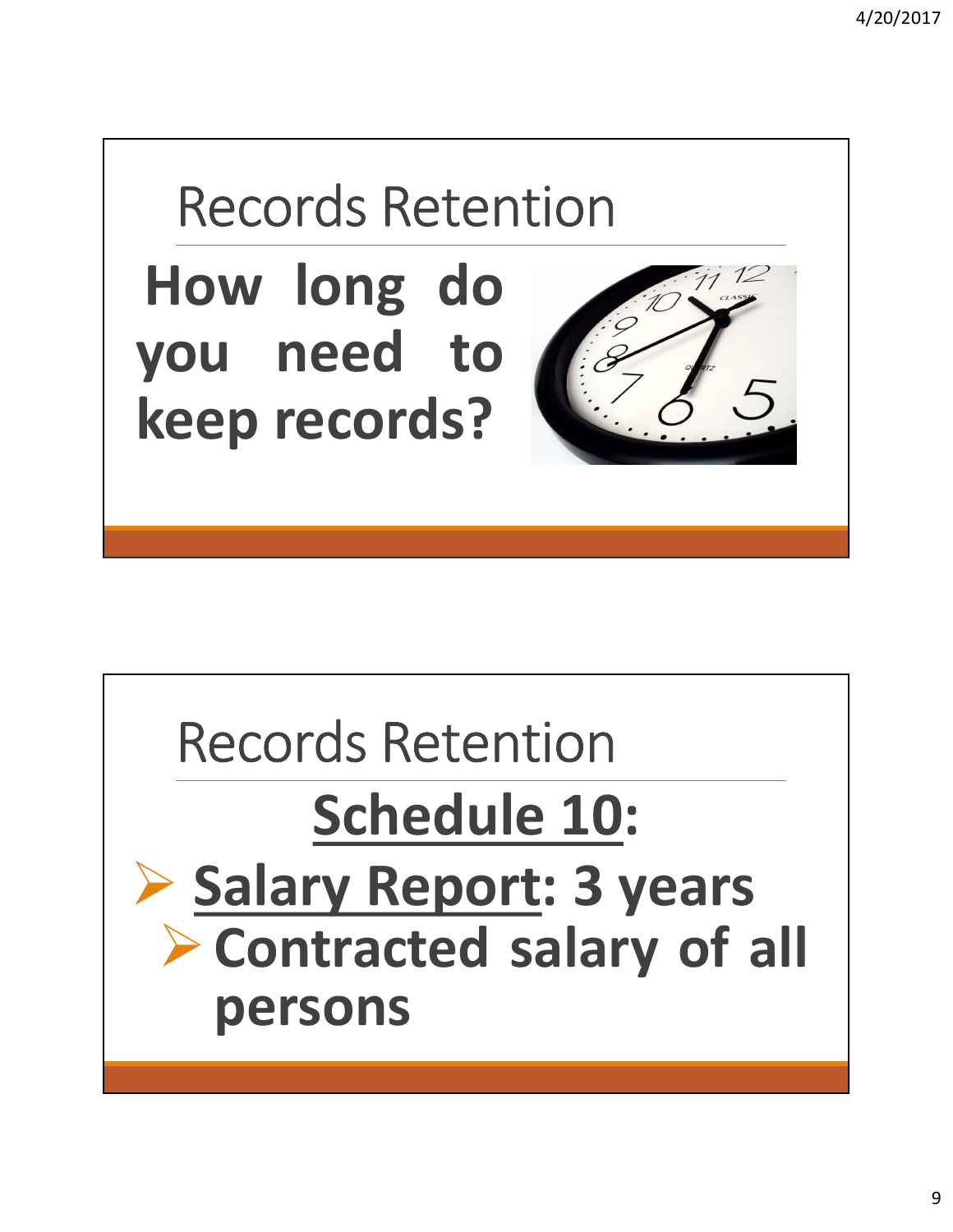

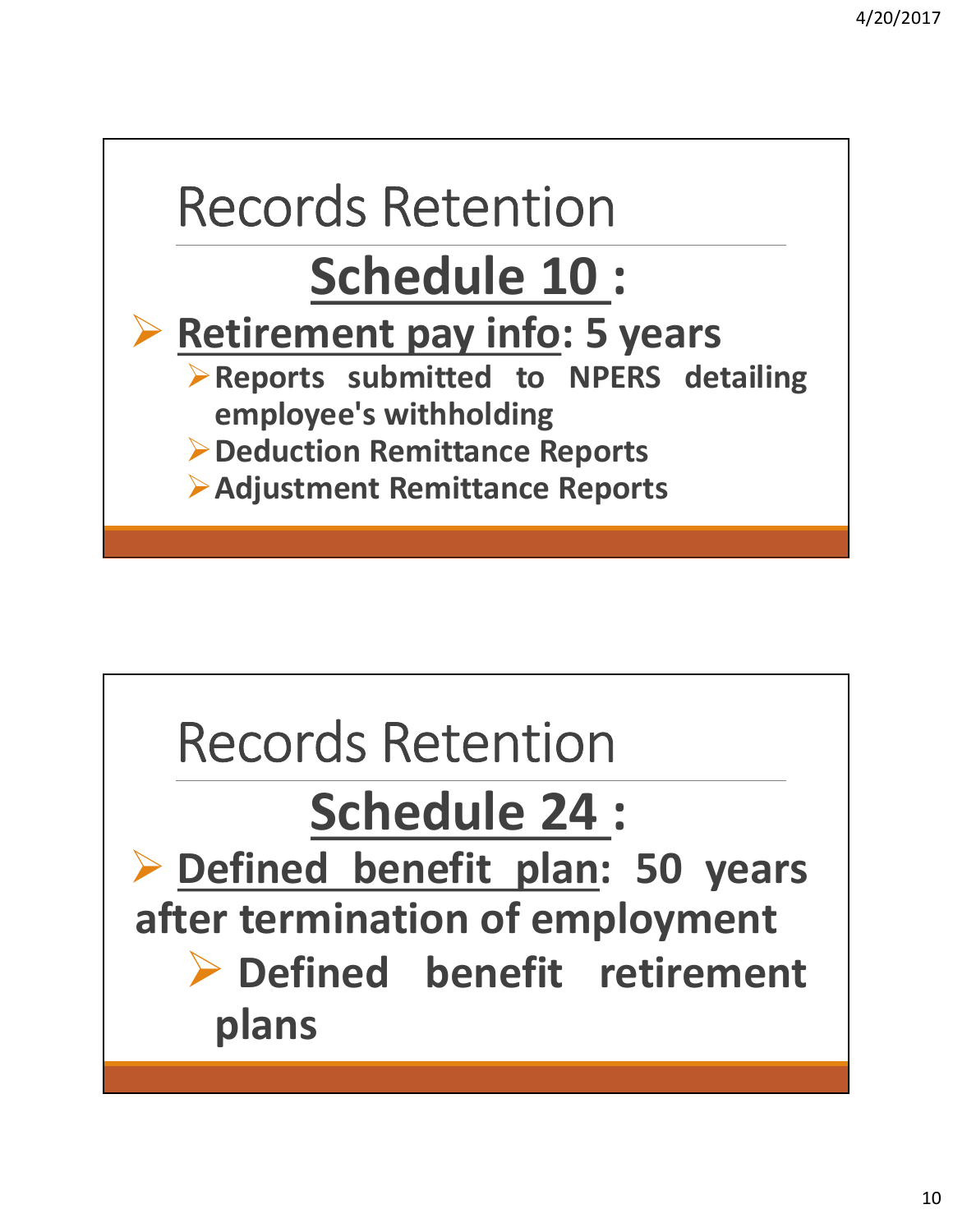## Records Retention Schedule 24:

Records Retention<br>
Schedule 24:<br>
> Direct Deposit Agreement: 4<br>
years after termination of<br>
employment Records Retention<br>
Schedule 24:<br>
Puirect Deposit Agreement: 4<br>
Vears after termination of<br>
employment employment

## Records Retention

Schedule 24:

Records Retention<br>
Schedule 24:<br>
> Employee Payroll Deduction<br>
Agreement: 5 years after<br>
termination of employment Records Retention<br>
Schedule 24:<br>
> Employee Payroll Deduction<br>
Agreement: 5 years after<br>
termination of employment Records Retention<br>
Schedule 24:<br>
> Employee Payroll Deduction<br>
Agreement: 5 years after<br>
termination of employment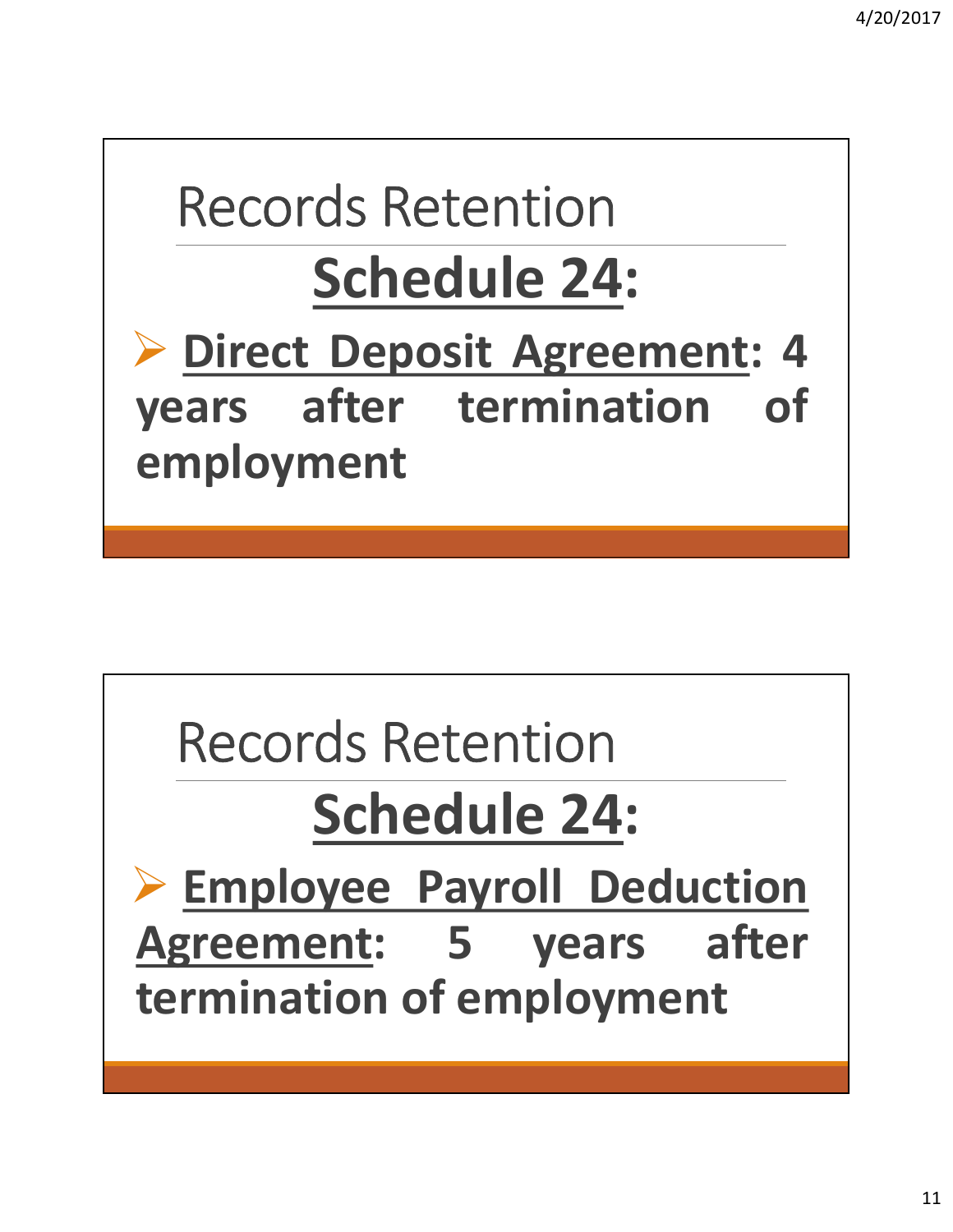#### Records Retention Schedule 24: ▶ Employment History File: 50 years (D.B. plan); 10 years (D.C.

plan); 10 years (no retirement)

## Records Retention

### Schedule 24:

Records Retention<br>
Schedule 24:<br>
Schedule 24:<br>
Schedule 24:<br>
Schedule 24:<br>
Schedule 24:<br>
Schedule 24:<br>
Schedule 24:<br>
Schedule 24:<br>
Schedule 24:<br>
The Schedule Content of debts or<br>
termination of employment Records Retention<br>
Schedule 24:<br>
Schedule 24:<br>
Schedule 24:<br>
Schedule 24:<br>
Schedule 24:<br>
Schedule 24:<br>
Schedule 24:<br>
Schedule 24:<br>
Schedule 24:<br>
Schedule 24:<br>
Schedule 24:<br>
Schedule 24:<br>
Schedule 24: Records Retention<br>
Schedule 24:<br>
Schedule 24:<br>
Schedule 24:<br>
Schedule 24:<br>
Schedule 24:<br>
Schedule 24:<br>
Schedule 24:<br>
Schedule 24:<br>
Schedule 24:<br>
Schedule 24:<br>
Schedule 24:<br>
Schedule 24:<br>
Schedule 24:<br>
Schedule 24:<br>
Schedul